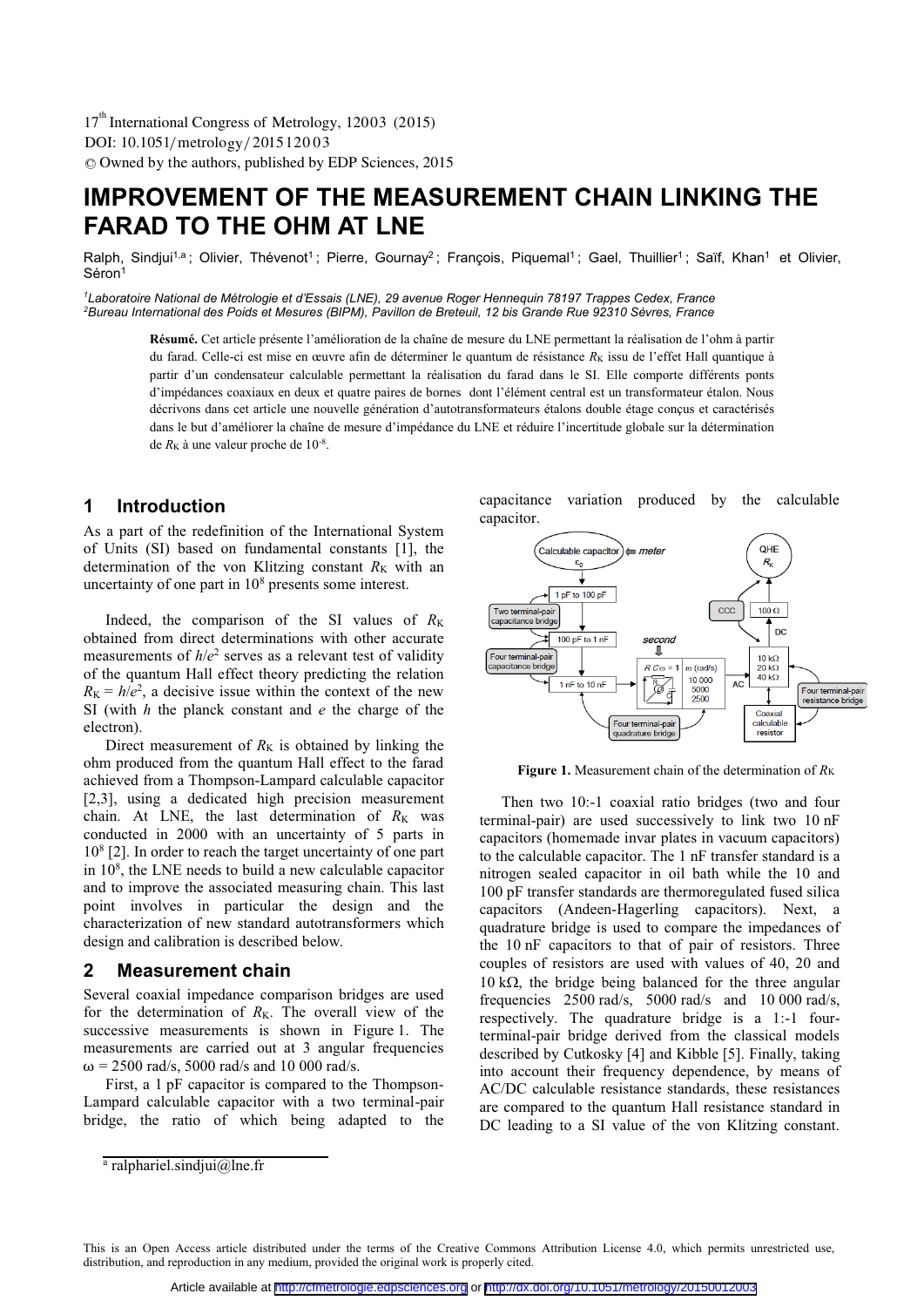This comparison is made using a Cryogenic Current Comparator (CCC) based resistance bridge.

Details of the implementation of these bridges are given in the reference [2]. Figure 2 hereafter shows the principle of a coaxial AC bridge for impedance comparison.



**Figure 2.** Principle of a coaxial AC bridge with  $Z_x$  and  $Z_E$  the impedances in comparison, D the detector,  $\varepsilon$  the injection voltage. The Wagner arm is used to overcome the effect of the leakage impedances. The ratio of the bridge is ensured by the main transformer.

The key elements used in the 10:-1 ratio bridges are standard transformers. During the last determination of  $R_K$ , the more penalizing uncertainty components associated to the measuring chain are following: the ratios of the AC bridges  $(1,5.10^{-8})$ , the voltage effect of the capacitors 10 pF, 100 pF, 1000 pF  $(1.10^{-8})$  and the frequency dependence of the transfer resistors (1,5.10-8). A large amount of work has already been carried out to minimize the effect of the frequency dependence. In order to reduce the uncertainties associated to these bridges, a new generation of two-stage autotransformers has been developed and calibrated.

## **3 Two-stage autotransformer standard**

#### **3.1 Principle**

An autotransformer is a transformer in which the secondary winding is a part of the primary one. Compared to a traditional transformer, it allows one to decrease the number of windings and avoids potential fluctuations between primary and secondary coils.

Two-stage autotransformers are currently used to provide standard ratios [5]. The primary winding of such a device is composed of two windings wound on two separate toroidal magnetic cores as shown on Figure 3. The magnetizing winding, is wound on core 1, while the metrological winding, is wound around both the magnetic cores 1 and 2. Since the metrological stage acts mainly to compensate the flux leakages and the magnetic losses in the magnetizing core, its section doesn't need to be as large as the magnetizing one. The metrological winding is divided into sections which allow one to define the bridge ratio.

Magnetizing and metrological windings have the same number of turns and are supplied by the same

voltage source. This leads to a very low current in the metrological winding intended to provide the standard voltages. This induces a significant decrease of the effects of the leakage inductances and resistances which would exist in a single stage autotransformer. Therefore, the ratio corrections may be reduced by a factor of about  $10<sup>3</sup>$ compared to a single stage autotransformer, leading to a ratio correction value below 10-7 at 1 kHz.



**Figure 3.** Sectional view of a two-stage autotransformer<br>**3.2 Magnetic core** 

## **3.2 Magnetic core**

The magnetic cores are made of Nanophy® which has a very high permeability ( $\mu$ <sup>r</sup> > 100 000 at 1 kHz) and a saturation flux density of 1.25 T. They consist of a nonconductive thin strip (about  $20 \mu m$ ) tightly wound into a spiral which allows to reduce the influence of Eddy currents while maintaining an important total flux through the section of the core. The autotransformer is designed to work at voltages up to 240 V for frequencies between 400 and 1600 Hz. Core sections are 19.5 cm² for the magnetizing one and 4.5 cm² for the metrological one.

#### **3.3 Windings**

Magnetizing and metrological windings have 240 turns. The magnetizing winding is made with enameled copper wire. Two guides (Figure 5 (a)) have been designed to obtain an uniform winding. An "anti-progression" turn has been added to decrease the effect of a disturbance due to a magnetic field perpendicular to the toroidal section [5].

The metrological winding has been wounded using a modified "Ayrton-Perry" method described in [5]. This method permits to decrease significantly the selfcapacitance of the winding and to make it insensitive to external magnetic fields. The winding consists of twelve sections of twenty turns each connected in series. They are made with three ribbons of four wires superimposed and separated by an insulator (Teflon). The potential allocation of the twelve wires has been chosen to minimize the effect of the inter-sections capacitances. Figure 4 shows the progression of application of the turns.

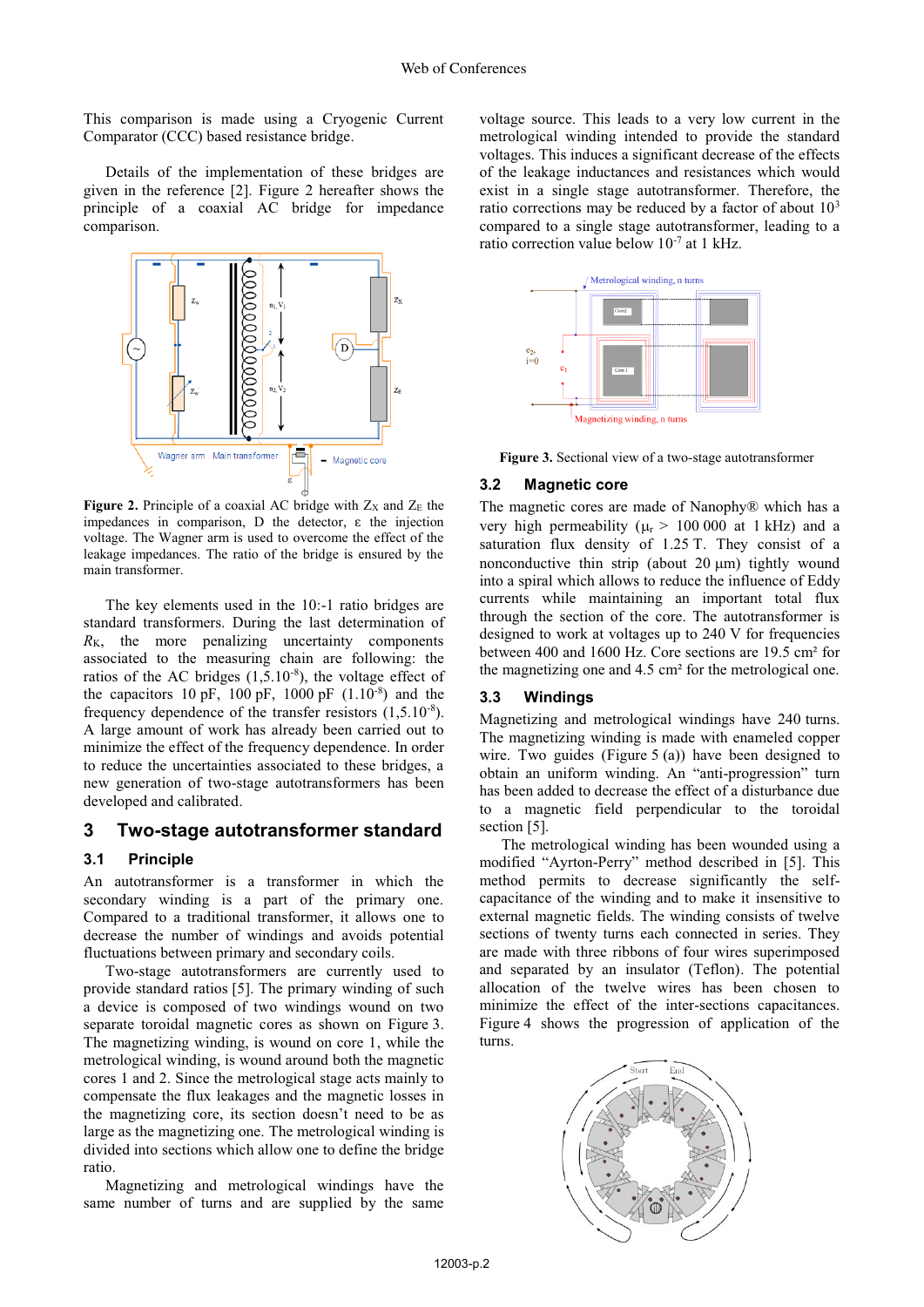**Figure 4.** Progression of application of the turns using a modified "Ayrton-Perry" method

#### **3.4 Electric and magnetic screens**

Electric screen (Figure 5 (b)) and magnetic screen (Figure 5 (d)) are placed between the magnetizing and metrological windings allowing, for the first, to eliminate capacitive currents between windings, and for the second, to reduce the magnetic leakage of the magnetizing stage. The assembly is placed in a second magnetic shield (Figure 5 (c)) to protect the autotransformer against external electromagnetic fields.

Electric screen is made of copper and magnetic screens are made of Mumetal®.



**Figure 5.** Sectional overview of the autotransformer<br> **3.5** Connectors

#### **3.5 Connectors**

The magnetizing stage is accessible by UHF connectors on the rear and the twelve sections (metrological stage) are accessible by BPO connectors on the front of the enclosing box as shown on Figure 6. Some of them were doubled to ensure the geometry's consistency of the measuring loop during calibration.



**Figure 6.** Final assembly of the standard two-stage autotransformer: (a) the rear, (b) the front

# **4 Calibration**

The calibration is performed using the bootstrap method described in [5], slightly modified. It consists in successively comparing the terminal voltage of each section to a fixed voltage provided by a calibrating transformer. The voltage delivered by the calibrating transformer must be stable for the duration of the

measurements and independent of the working potential relative to the ground potential. A dedicated two-stage calibrating transformer of ratios 1:11 or 1:12 (depending on the calibration configuration) was constructed for this purpose. The comparison is performed with no current in the detection loop. Balance is achieved by means of an injection transformer associated to a generator of adjustable voltage in phase and quadrature. The injection is made on the metrological stage of the calibrating transformer. The detection of the balance is performed using a detection transformer associated with a lock-in amplifier.

By this method, relative uncertainties on the ratio corrections can be reduced at a level down to a few parts in  $10<sup>9</sup>$  or better. Figure 7 shows the calibration bridge used for the characterization of the autotransformer.



**Figure 7.** Calibration bridge with *TAlim* the supply transformer, *TA* the transformer under calibration,  $T_D$  the detection transformer,  $T_{ini}$ the injection transformer, *TCalib* the calibrating transformer, *TGuard* the guarding transformer,  $D_p$  and  $D_q$  the inductive voltage dividers

## **5 Results**

With this new generation of standard autotransformers, the corrections have been decreased compared to the previous autotransformer used during the last determination of  $R_K$ . Those corrections have been determined with an uncertainty of about  $1.10^{-9}$  from 400 Hz to 1600 Hz for voltages ranging from 10 to 200 V. Hereafter are presented the corrections measured for the four frequencies at which the device is used.